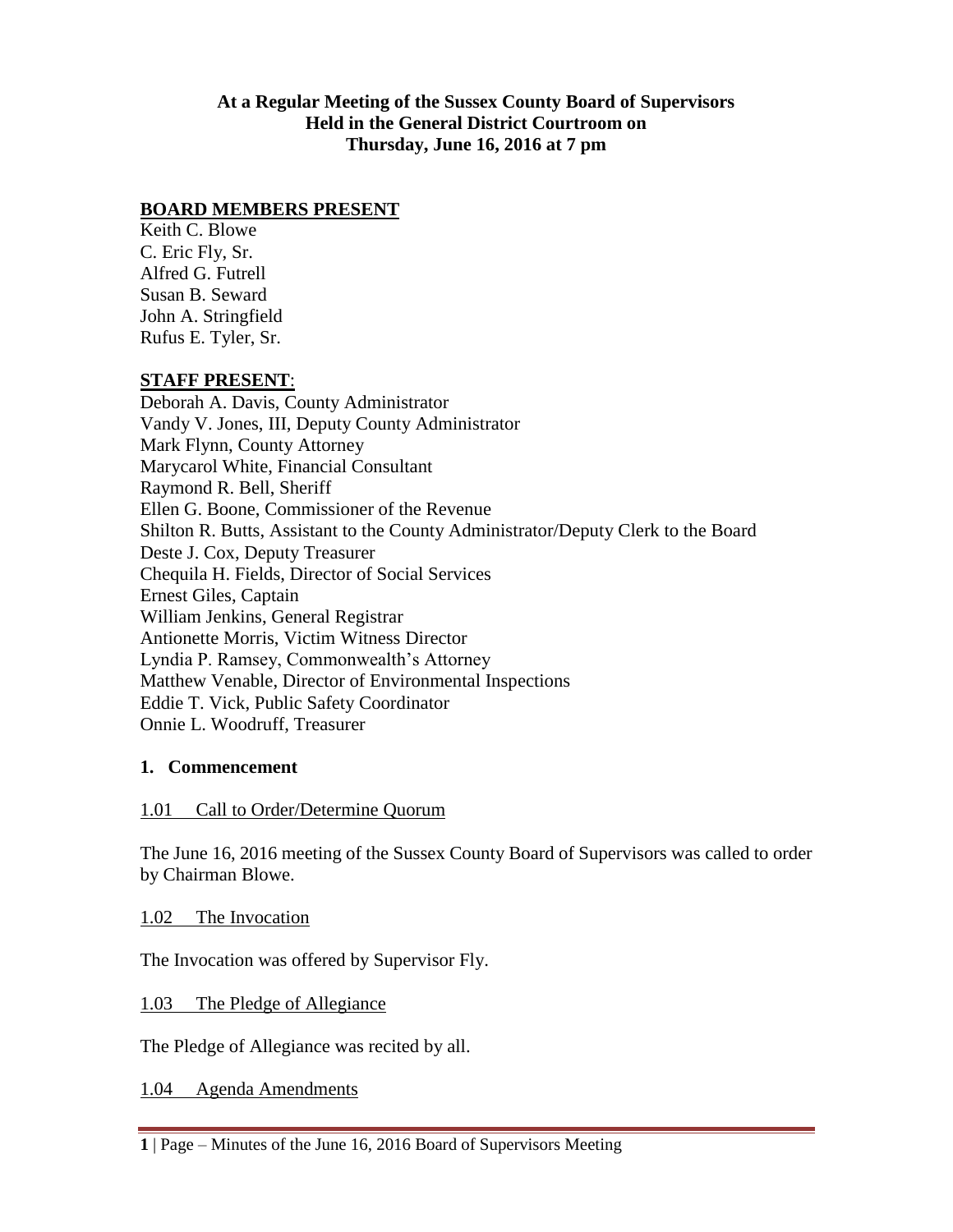Vice Chair Seward requested to add under Closed Session as Number 12.02 Discussion of Atlantic Waste Disposal, applicable code 2.2-3711(A)(7).

Supervisor Fly requested to add under Action Items as Number 6.06 Aide to Localities.

Staff requested the following amendments to the agenda:

Under Number 4 Public Hearing, Number 4.02 Budget Ending Fiscal Year June 30, 2017 should be listed as 4.01; and Number 4.01 Ordinance to Impose Tax Levies for Calendar Year 2016 should be listed as Number 4.02.

Under Number 6 Actions Items add as 6.07 Amendment to an Easement for Prince George Electric Cooperative.

Under Number 7 Reports of Departments/Agencies delete Number 7.07 delete Dr. Mary Wilson, Board Member, John Tyler Community College Board.

Under Number 10 New Business, delete Number 10.01 Town of Waverly's Water

## 1.05 Approval of Regular Agenda

ON MOTION OF SUPERVISOR SEWARD, seconded by SUPERVISOR STRINGFIELD and carried: RESOLVED that the Sussex County Board of Supervisors hereby approves the June 16, 2016 regular agenda, inclusive of (1) adding under Closed Session as Number 12.02 Discussion of Atlantic Waste Disposal, applicable code 2.2-  $3711(A)(7)$ ; (2) add under Action Items as Number 6.06 Aide to Localities; (3) listing Public Hearing, Number 4.02 Budget Ending Fiscal Year June 30, 2017 as 4.01; (4) listing Number 4.01 Ordinance to Impose Tax Levies for Calendar Year 2016 as Number 4.02; (5) adding under Action Items Number 6.07 Amendment to an Easement for Prince George Electric Cooperative; (6) deleting Reports of Departments/Agencies, Number 7.07 Dr. Mary Wilson, Board Member, John Tyler Community College Board; and (7) deleting under New Business, Number 10.01 Town of Waverly's Water. Voting aye: Supervisors Blowe, Fly, Futrell, Seward, Stringfield, Tyler Voting nay: none

**2. Approval of Consent Agenda**

ON MOTION OF SUPERVISOR STRINGFIELD, seconded by SUPERVISOR SEWARD and carried: RESOLVED that the Sussex County Board of Supervisors hereby approves the consent agenda inclusive of the following: (a) Minutes of May 16, May 19, and May 24, 2016 meetings; (b) Approval of Warrants and Vouchers; and (c) Approval of Restoration of Funds, Sheriff's Department - \$5,262.33; (d) Approval of Restoration of Funds, Fire & Rescue - \$6,208.71; and (e) Accept and Appropriate Department of Criminal Justice Grant Funds - \$8,535.00.

Voting aye: Supervisors Blowe, Fly, Futrell, Seward, Stringfield, Tyler Voting nay: none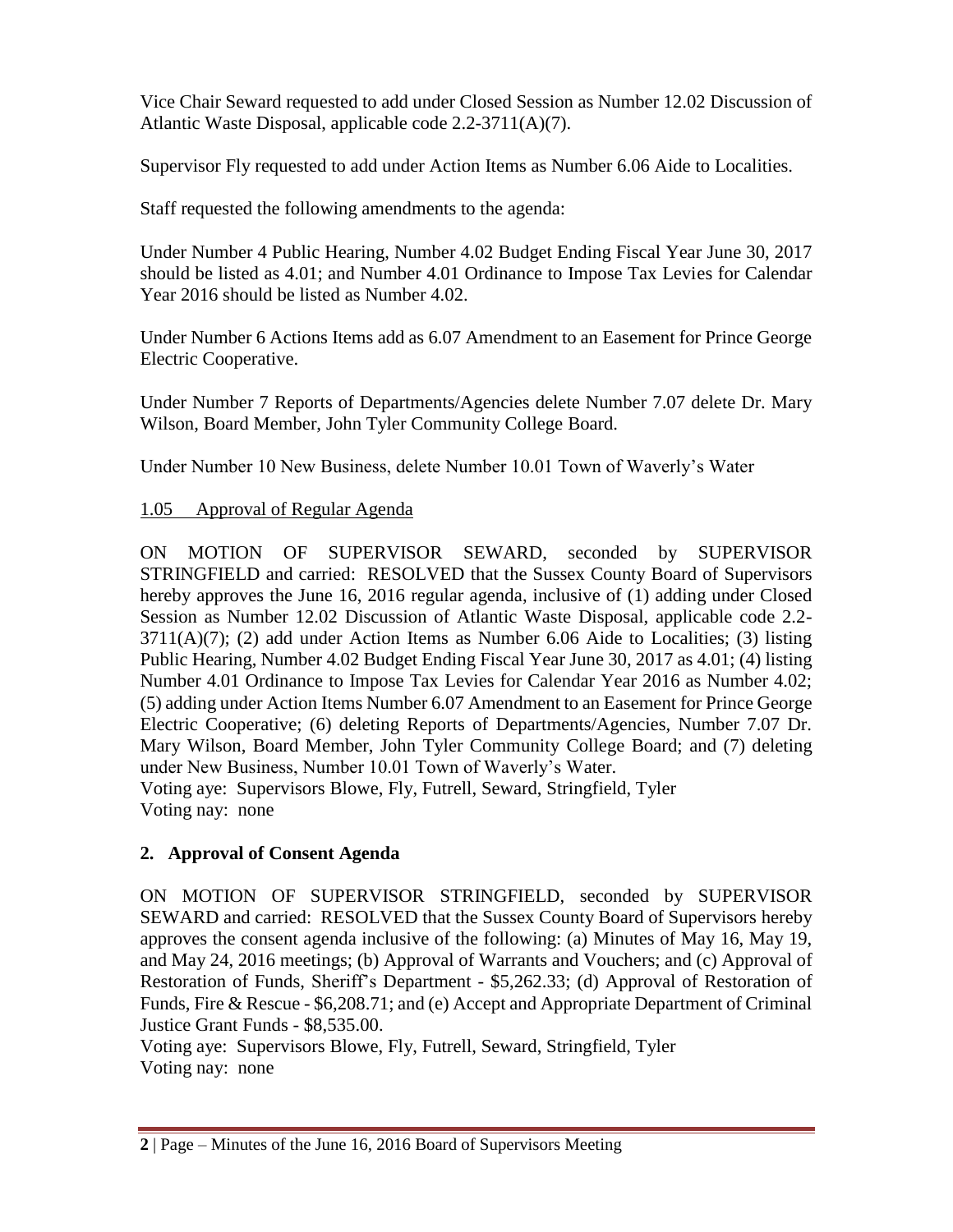## **3. Recognitions/Awards**

## 3.01 Recognition of the Late Walter T. Gay, Sr.

County Administrator Davis stated that at its May 19, 2016 meeting, the Board adopted the resolution in recognition of the Late Walter T. Gay, Sr.

County Administrator Davis read the resolution aloud. Chairman Blowe and Vice Chair Seward presented the resolutions in recognition to the sons of the Late Walter T. Gay, Sr., Walter T., Jr. and William Gay.

The resolution in recognition of the Late Walter T. Gay, Sr. has been placed, recorded and retained in the May 19, 2016 minutes book of Sussex County.

#### **4. Public Hearing**

#### 4.01 Budget Ending Fiscal Year June 30, 2017

Ms. Carol White, Financial Consultant, gave a brief overview of the budget. Ms. White stated that the public hearing for the budget for Fiscal Year 2017 is to give citizens an opportunity to comment. She stated the grand total of the budget advertised including the School Board's budget is \$34,712,259.00 which is an increase of \$525,394.00. Ms. White also stated that the School Board's state and federal funds increased by the amount of \$452,048.00; however, the School Board asked for level funding.

Ms. White also stated that this budget includes the four cents  $(4\phi)$  real estate tax increase,

## Public Comments

Comments were heard from the following:

• Larry Diehl (Waverly District)

Mr. Diehl stated for the record that unfortunately since the landfill has been the primary source of income that the County has a capital that never increases its maximum income to balance the budget. Mr. Diehl stated that the reason there is such a struggle is because the County's been so dependent on one source as opposed to phasing the landfill out. Mr. Diehl stated that he knows the landfill can't be just shut down; however, there has to be a plan to get the environment situation straight so that the County can attract more businesses which in five years from now, will give the County a diverse, higher income. Mr. Diehl wanted to make it clear on that the record that the problem mainly is because the dependency on income from Atlantic Waste. He stated that it's not good. He's never seen any other County budgets. Mr. Diehl stated that he's done budgets for different entities. Mr. Diehl stated that he was not criticizing.

- Kevin Bracy (Courthouse District)
- Anne Joyner (Wakefield District)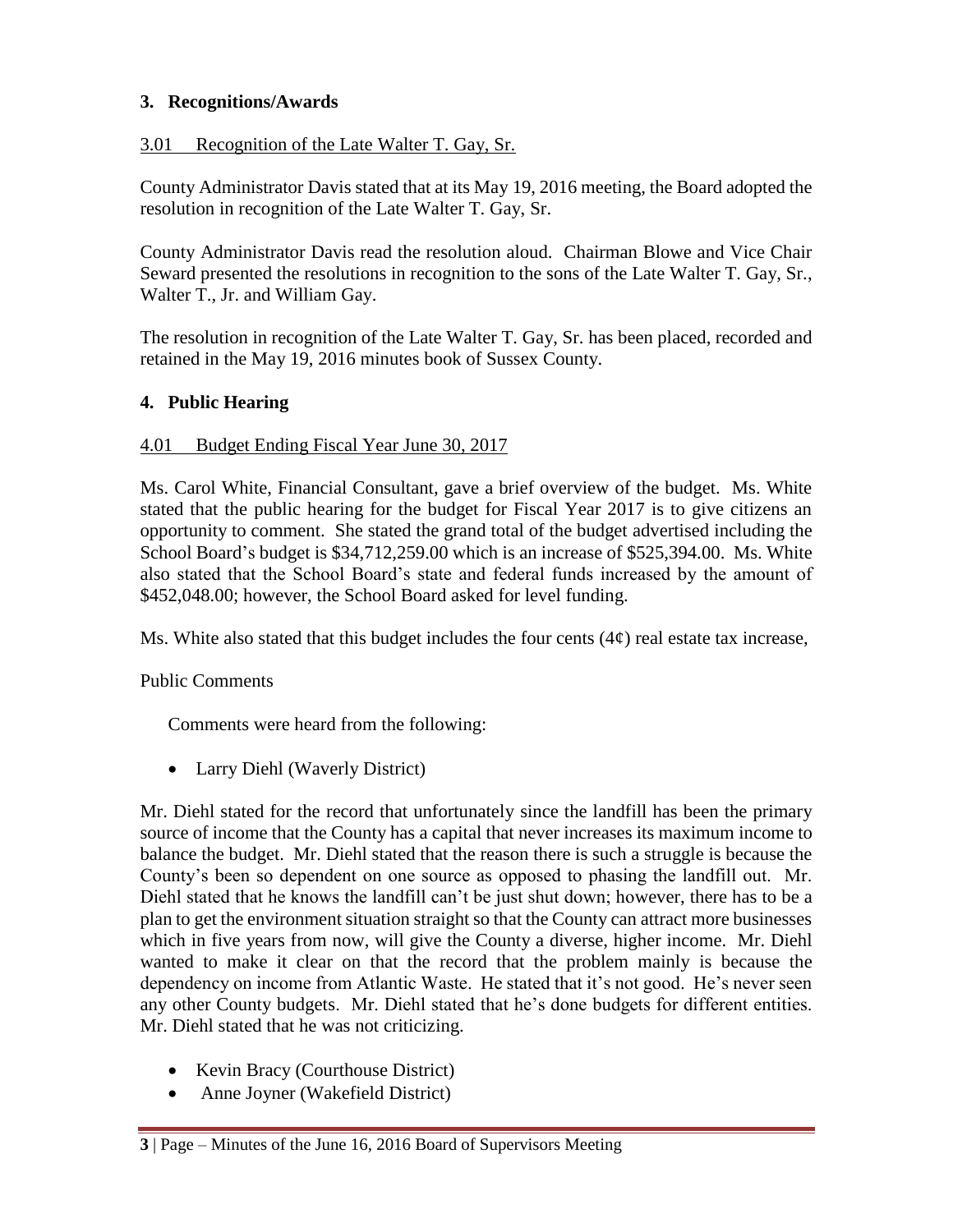## Board Comments

Comments were heard from Supervisors Seward, Fly and Blowe.

## 4.02 Ordinance to Impose Tax Levies for Calendar Year 2016

Ms. White gave a brief overview to make clear what the County is proposing as far as tax rates. For real estate which includes individual real estate, personal corporation real estate and mobile homes, staff is recommending that real estate tax rate be increased from fiftyfour cents (54¢) per \$100 of assessed value to fifty-eight cents (58¢) per \$100 of assessed value. Staff is proposing that all other rates remain the same.

Public Comments were heard from the following:

Larry Diehl (Waverly District) Dave Root (Blackwater District) Janette Greene (Courthouse District) Rev. Connie Gibbs (Waverly District) Frank Irving (Waverly District) Chester Carter (Stony Creek District) Otto Wachsmann (Stony Creek District) Kevin Bracy (Courthouse District) John Sutton (Courthouse District)

Board Comments were heard from the following:

Supervisor Fly (Courthouse District) Supervisor Seward (Blackwater District) Supervisor Stringfield (Wakefield District) Supervisor Futrell (Waverly District) Supervisor Tyler (Henry District) Supervisor Blowe (Stony Creek District)

4.03 Return to Open Session

ON MOTION OF SUPERVIOSR FLY, seconded by SUPERVISOR SEWARD and carried: RESOLVED that the Sussex County Board of Supervisors hereby returns to Open Session.

Voting aye: Supervisors Blowe, Fly, Futrell, Seward, Stringfield, Tyler Voting nay: none

# **5. Appointments**

## 5.01 Appointment to Social Services Administrative Board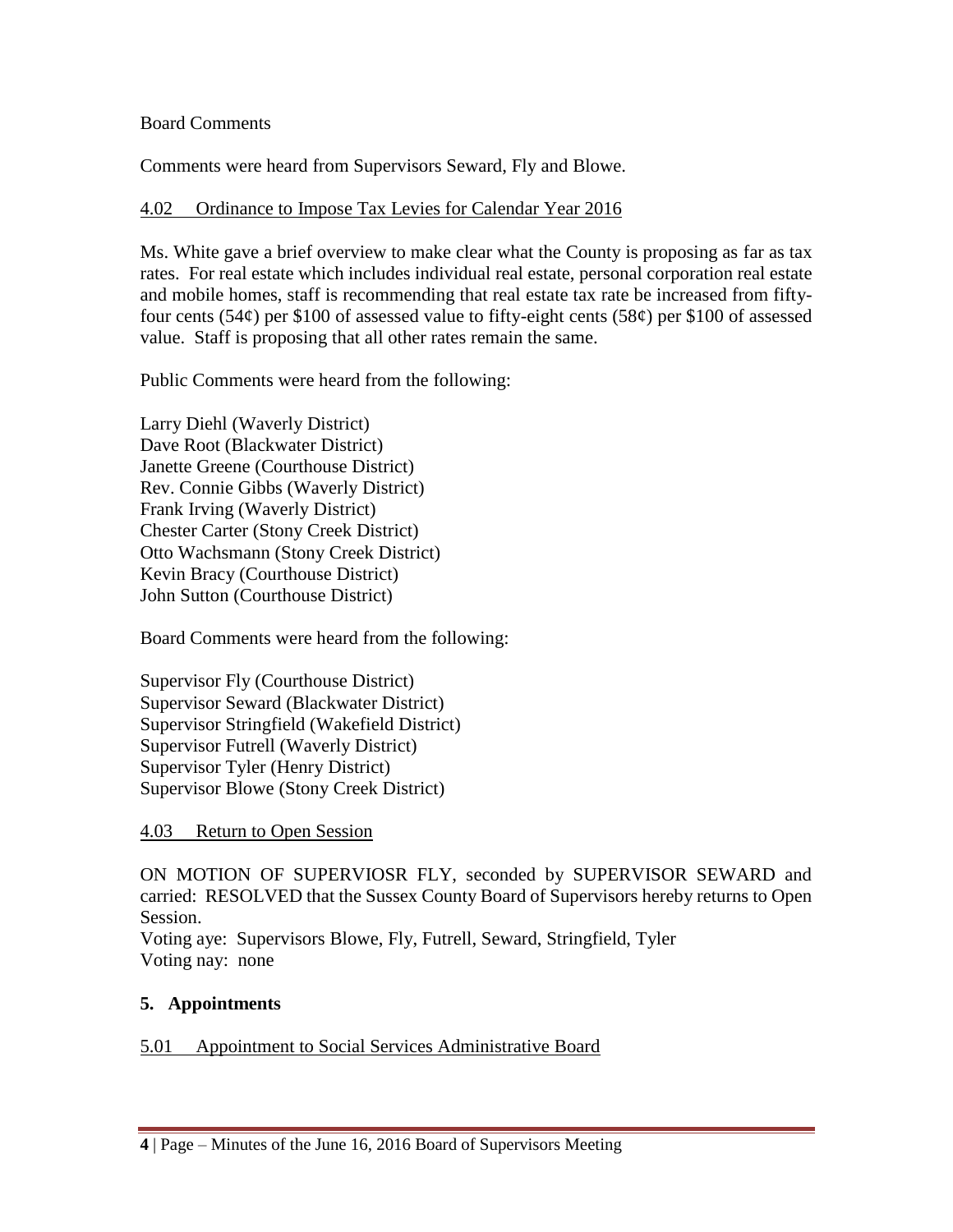County Administrator Davis reported that Anne Giles has relocated and is no longer in the Waverly District. She has resigned from the Department of Social Services Board which has created a vacancy. An appointment is required to fill her unexpired term ending June 30, 2019.

Supervisor Futrell has communicated with Ms. Evelyn Giles, Post Office Box 475, 228 Butler Street, Waverly, VA 23890. She has agreed to serve, if appointed.

ON MOTION OF SUPERVISOR SEWARD, seconded by SUPERVISOR FUTRELL and carried: RESOLVED that the Sussex County Board of Supervisors hereby appoints Ms. Evelyn Giles, Post Office Box 475, 228 Butler Street, Waverly, VA 23890 to the Department of Social Services Administrative Board for a term to expire June 30, 2019. Voting aye: Supervisors Blowe, Fly, Futrell, Seward, Stringfield, Tyler Voting nay: none

County Administrator Davis reported that Ms. Gayle Bain, 35096 Old Wakefield Road, Waverly, VA 23890, is a current member of the Social Services Administrative Board. Ms. Bain term will expire June 30, 2016 and is eligible for reappointment. She has agreed to serve, if reappointed.

ON MOTION OF SUPERVISOR SEWARD, seconded by SUPERVISOR STRINGFIELD and carried: RESOLVED that the Sussex County Board of Supervisors hereby reappoints Ms. Gayle Bain, 35096 Old Wakefield Road, Waverly, VA 23890, to the Social Services Administrative Board, with a term expiring June 30, 2020. Voting aye: Supervisors Blowe, Fly, Futrell, Seward, Stringfield, Tyler Voting nay: none

County Administrator Davis reported that Mr. Norfleet Givens, 28183 Proctor Road, Emporia, VA 23847, is a current member of the Social Services Administrative Board. Mr. Givens term will expire June 30, 2016 and is eligible for reappointment. He has agreed to serve, if reappointed.

ON MOTION OF SUPERVISOR TYLER, seconded by SUPERVISOR FUTRELL and carried: RESOLVED that the Sussex County Board of Supervisors hereby reappoints Mr. Norfleet Givens, 28183 Proctor Road, Emporia, VA 23847, to the Social Services Administrative Board with a term expiring June 30, 2020.

Voting aye: Supervisors Blowe, Fly, Futrell, Seward, Stringfield, Tyler Voting nay: none

## 5.02 Appointment to Industrial Development Authority (IDA) Board of Directors

County Administrator Davis stated that at the last Board meeting, staff informed the Board that an appointment was needed to replace the vacancy created by Mr. Bruce Spencer's decision to no longer serve. Mr. Spencer's term will expire May 15, 2017.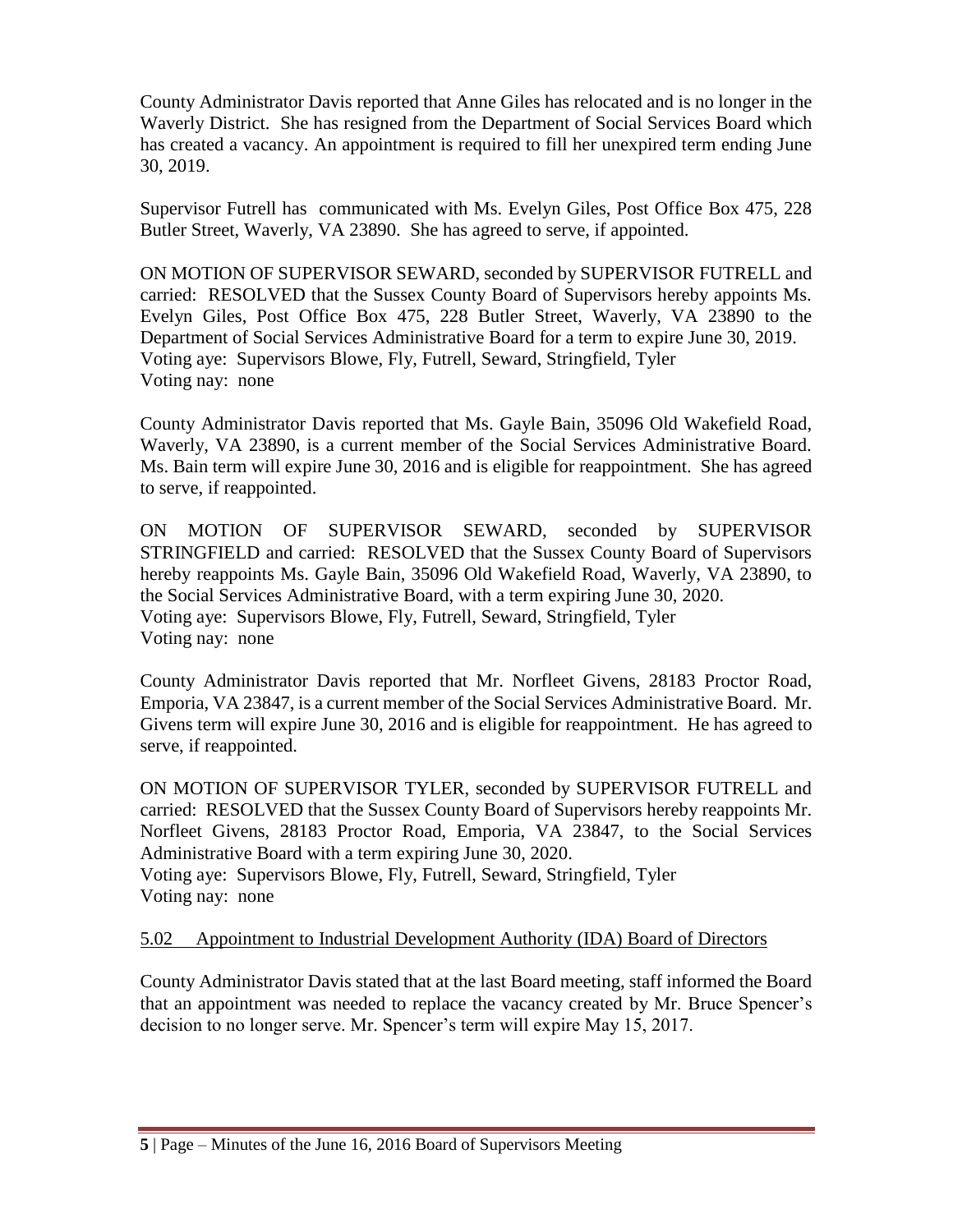County Administrator Davis stated that staff has also been notified that Mr. Martin F. Harrell, Sr. and Mr. Edmond Curley do not wish to be reappointed to the IDA Board of Directors. Both Mr. Harrell's and Mr. Curley's term expired May 15, 2016.

County Administrator Davis also advised that appointments to the IDA Board are not district specific; and, the Board meets as needed. However, staff has been contacted by McGuire Woods Law Firm stating that they may be submitting a bond application in the next few months.

A copy of the current IDA Board roster was included in the Board packet.

Supervisor Futrell suggested Mr. Chester Carter. Supervisor Futrell has spoken with Mr. Carter. He has agreed to serve, if appointed.

Supervisor Tyler suggested Mr. Charles Ross. Supervisor Tyler has spoken with Mr. Ross. He has agreed to serve, if appointed.

The Board is to recommend a nomination for the other vacancy at the regular Board of Supervisors meeting on July 21, 2016.

ON MOTION OF SUPERVISOR FUTRELL, seconded by SUPERVISOR SEWARD and carried: RESOLVED that the Sussex County Board of Supervisors hereby appoints Messrs. Chester and Charles Ross to the Industrial Development Authority Board of Directors, both with terms expiring May 15, 2020.

# **6. Action Items**

# 6.01 Board's 2016 Priorities Update

Deputy County Administrator Jones gave a brief overview of the monthly update of Board's 2016 Priorities adopted earlier in the year.

Under Economic Development, Deputy County Administrator Jones reported that the County Newsletter was updated from ongoing status to complete status. The newsletter will be issued periodically. Deputy County Administrator Jones also stated that one of the ongoing items, "Shovel Ready Site" (Cabin Point Road site), will be taken into consideration at the current Board meeting. The other items are ongoing.

Under Broadband, Deputy County Administrator Jones wanted to note that regarding "County Cell Coverage", Verizon had previously withdrawn/postponed their application. However, Verizon has been in contact with the Community Development Department regarding new cell tower on property owned by Dr. Cupp. This item will be on the July 21, 2016 Board of Supervisors agenda. The other items are ongoing.

Under Strategic Plan, Deputy County Administrator Jones reported that a planning session had been scheduled for June; however, it has been rescheduled for October 2016 to discuss strategic planning. The other items are ongoing.

**<sup>6</sup>** | Page – Minutes of the June 16, 2016 Board of Supervisors Meeting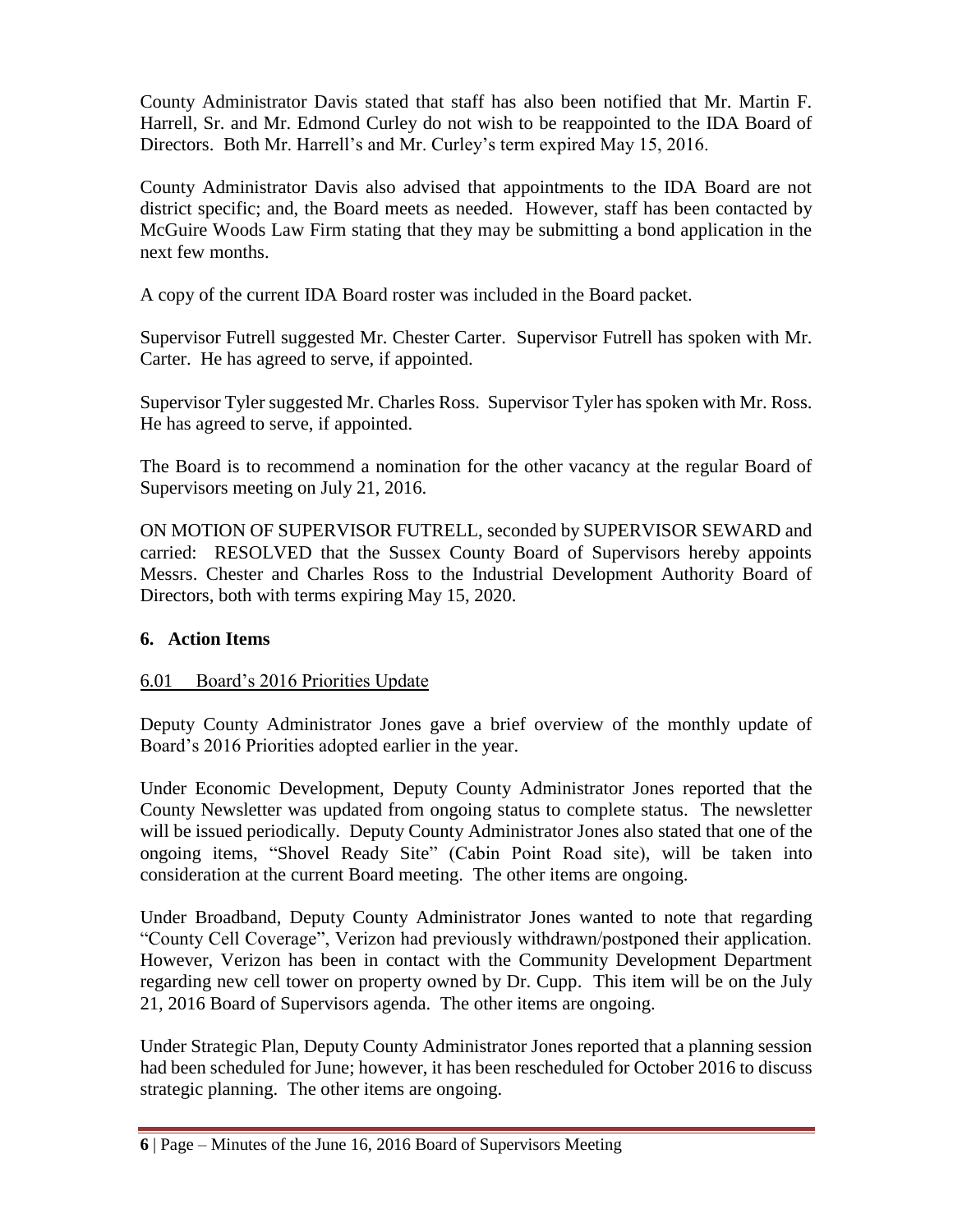Under FY 2017 Budget, Deputy County Administrator Jones stated that he reported at May 19, 2016 meeting that the Board packet was on the County website. He reported that the June 16, 2016 Board packet was on the County website as well. From this point forward the Board packets will be placed on the County's website under the Agenda, Minutes and Board packet. Deputy County Administrator Jones also stated that staff is working toward Planning Commission packets on the website as well. The other items are ongoing.

## 6.02 Authorization of Voting Credentials for NACo Conference

County Administrator Davis stated that the County has two (2) Board members who will be attending the NACo Conference. She stated that in order to participate, a county must have paid their membership dues and have a paid registrant for the conference, Each county with registrants to attend the conference needs to name a voting delegate and an alternate to be authorized to pick up the County's voting materials while at the NACo conference.

ON MOTION OF SUPERVISOR STRINGFIELD, seconded by SUPERVISOR TYLER and carried: RESOLVED that the Sussex County Board of Supervisors hereby name Supervisor Tyler as the voting delegate authorized to pick up the County's voting materials while at the NACo Conference.

Voting aye: Supervisors Blowe, Fly, Futrell, Seward, Stringfield, Tyler Voting nay: none

ON MOTION OF SUPERVISOR TYLER, seconded by SUPERVISOR FUTRELL and carried: RESOLVED that the Sussex County Board of Supervisors hereby name Supervisor Stringfield as the alternate voting delegate authorized to pick up the County's voting materials while at the NACo Conference.

Voting aye: Supervisors Blowe, Fly, Futrell, Seward, Stringfield, Tyler Voting nay: none.

## 6.03 2016 VACo County Officials' Summit

County Administrator Davis stated that the VACo County Officials' Summit is scheduled for August 18-19, 2016 at Four Points by Sheraton in Richmond. She reported that the cost to attend will be \$40.00 per person. Any Board members who would like to attend the Summit should notify Ms. Shilton Ricks-Butts by August 1, 2016.

## 6.04 Contract Award Recommendation: Cabin Point Road Industrial Park Water & Sewer Extension

County Administrator Davis reported that bids for the Cabin Point Water and Sewer Project were received and opened on May 10, 2016. The apparent low bidder was Perkinson Construction, LLC. All information submitted has been reviewed and references has been checked. The engineered cost estimate for the project was \$580,146.00. The bid recommended for acceptance is \$219,552.24 lower than expected, thereby reducing the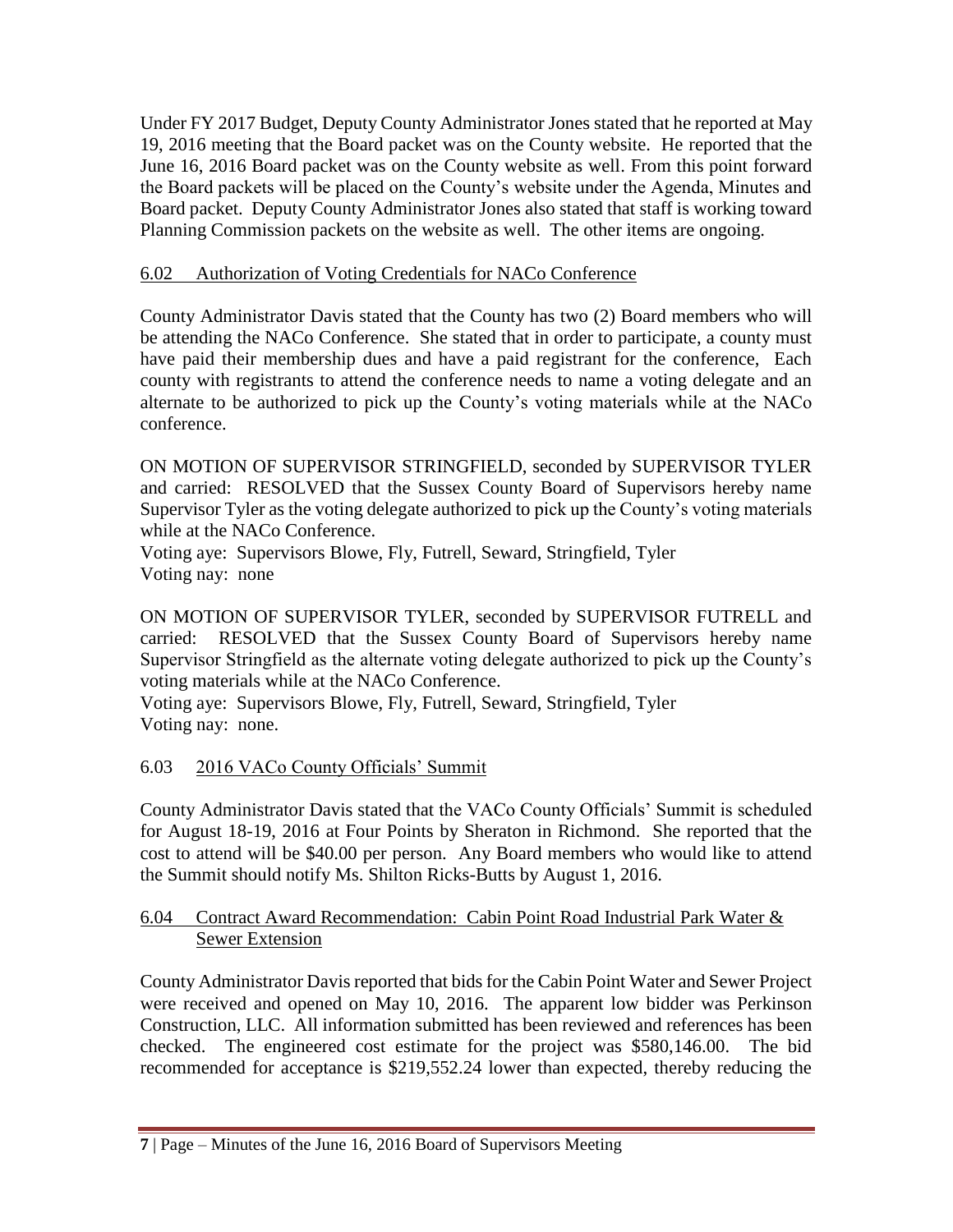County's local match requirement from \$290,073.00 to \$180,296.88 (a reduction of \$109,776.12).

ON MOTION OF SUPERVISOR TYLER, seconded by SUPERVISOR FUTRELL and carried: RESOLVED that the Sussex County Board of Supervisors hereby accepts the bid submitted by Perkinson Construction, LLC and enter into a contract in the amount of \$360,593.76, which includes the required local match of \$180,296.88. Voting aye: Supervisors Blowe, Futrell, Stringfield, Tyler Voting nay: Supervisors Fly, Seward

#### 6.05 Crown Castle Amendments to Tower Lease (2)

County Administrator Davis stated that there are two (2) amendments from Crown Castle (1) First Amendment to Tower Lease, Stony Creek Site, located at 12496 Sussex Drive, Stony Creek; and (2) First Amendment to Collocation Sublease Agreement, Peebles Property located at 7274 Beaver Dam Road, Waverly.

County Administrator Davis stated that the County's Attorneys have reviewed the documents, asked that some minor modifications be made. Those modifications were made. The County's Attorneys have approved the documents for the County Administrator's signature.

A copy of the First Amendment to Tower Lease and the First Amendment to Collocation of Sublease Agreement are included in the June 16, 2016 Board packet.

ON MOTION OF SUPERVISOR TYLER, seconded by SUPERVISOR FUTRELL and carried: RESOLVED that the Sussex County Board of Supervisors hereby authorizes the County Administrator to sign the two (2) amendments from Crown Castle (1) First Amendment Lease, Stony Creek Site, located at 12496 Sussex Drive, Stony Creek; and (2) First Amendment to Collocation Sublease Agreement, Peebles Property, located at 7274 Beaver Dam Road, Waverly.

Voting aye: Supervisors Blowe, Fly, Futrell, Seward, Stringfield, Tyler Voting nay: none

#### 6.06 Aide to Localities

Supervisor Fly stated that it is his understanding that the County is planning to develop a new policy as it relates to Aide to Localities. Supervisor Fly stated that historically the County receives the Aide to Localities funding and distributes funding to the fire departments. Supervisor Fly stated that it has come to his attention that this policy is going to change. The County will keep all the Aide to Localities funding, make the decisions on the amount and who will receive the money, as well as make decisions on what equipment to purchase. Any equipment purchased will be owned by the County instead of the fire department. Also, there is an advisory committee created comprised of a member from each fire department. And, even though an advisory committee has been created, the Public Safety Coordinator will have the right to override the votes of the Advisory Committee.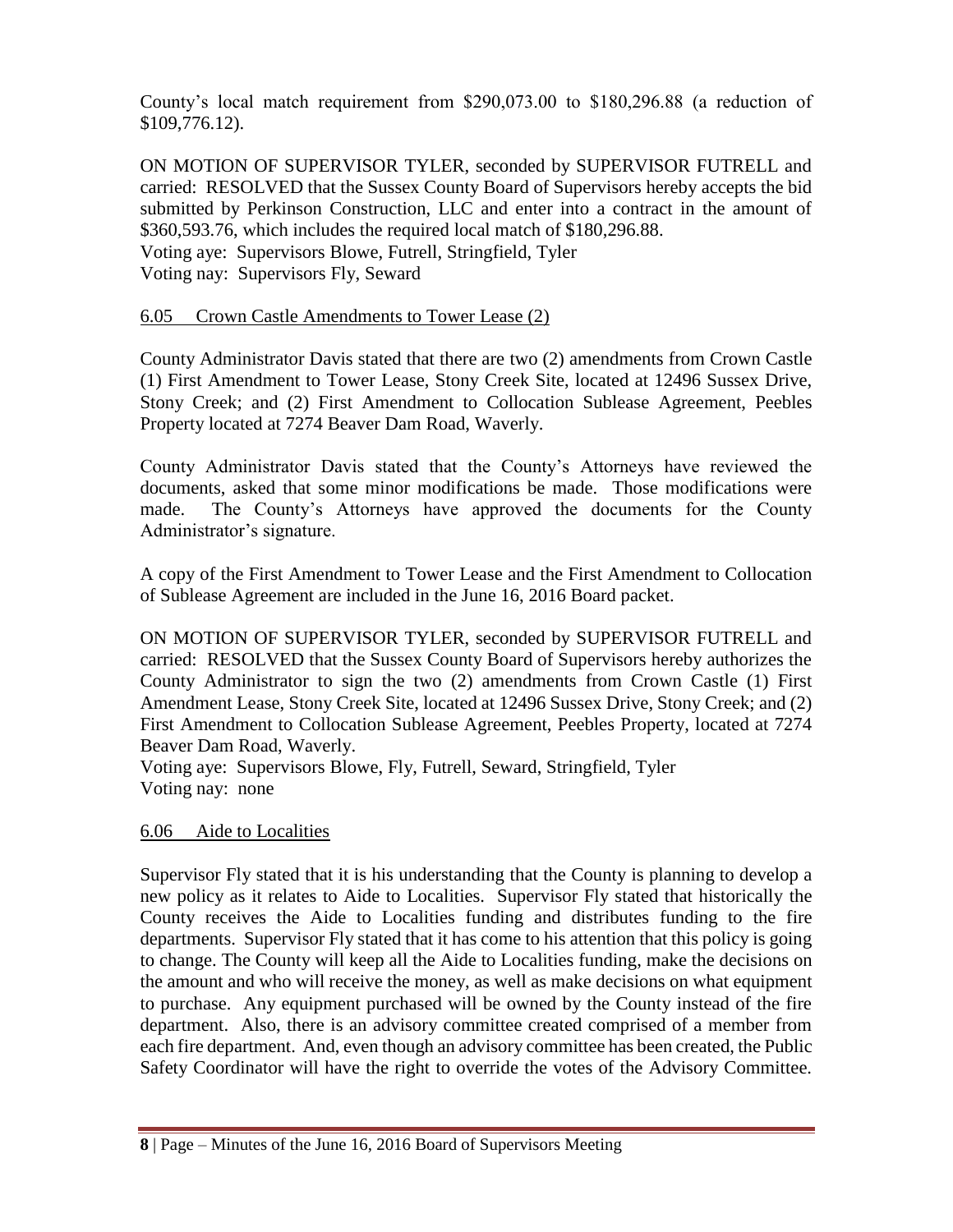Supervisor Fly is requesting clarification as to whether the County is adopting a new policy for Aide to Localities.

Mr. Eddie T. Vick, Public Safety Coordinator, stated the he is the policymaker. He can make changes to the policy. The policy has already been sent to the fire departments.

Chairman Blowe has asked the County staff to work with Mr. Vick, as well as the County Attorney, and meet with all the fire departments involved to review policy. As a courtesy, come back to the Board before a final decision is made and or before the new policy is enacted to make sure all questions have been answered.

This item will be placed on the July 21, 2016 Board agenda.

## 6.07 Amendment of Prince George Electric Easement

Mr. Matthew Venable, Director of Environmental Inspections, stated that the County Administrator previously signed an agreement for a twenty (20) feet easement to access the leachate plant at Atlantic Waste Disposal landfill. At that time, it was the assumption that the easement would be underground. Now it will be going overhead, there is a need for an additional twenty feet easement to provide the red power line service for a total of forty (40) feet easement.

ON MOTION OF SUPERVISOR SEWARD, seconded by SUPERVISOR FUTRELL and carried: RESOLVED that the Board of Supervisors hereby approves the amendment to Prince George Electric Easement to add twenty (20) feet for a total of forty (40) feet. Voting aye: Supervisors Blowe, Futrell, Seward, Stringfield, Tyler Voting nay: none Absent during vote: Supervisor Fly

*Chairman Blowe requested to schedule the next Board meeting to adopt the budget prior to citizens leaving. The next Board meeting to approve the budget was scheduled for Monday, June 27, 2016 at 7:00 p.m. at General District Courtroom.*

## **7. Reports of Departments/Agencies**

7.01 Animal Services/Public Safety Monthly Report – *included in Board packet*

# 7.02 Community Development Monthly Report – *included in Board packet*

# 7.03 Treasurer's Report – *included in Board packet*

Mr. Woodruff turned over two (2) gift certificates for a total of \$50.00 to County Administration for the infant's mother in the February 2016 tornado disaster. (These gift certificates were designated specifically for the infant's mother and family member of the victim.) Mr. Woodruff asked that a receipt be provided upon delivery of gift cards to be placed in records.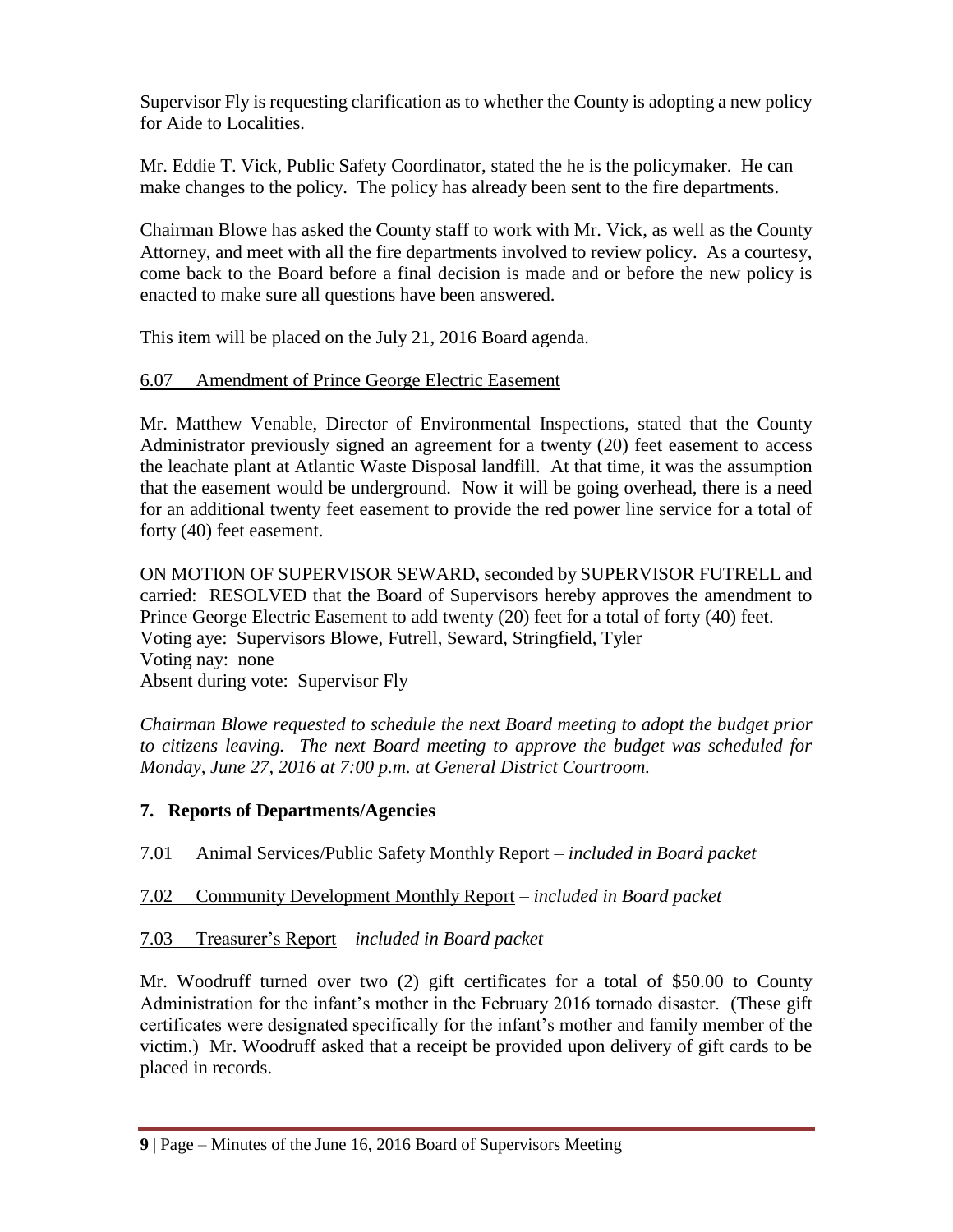Mr. Woodruff reviewed the budget with the Board members. A copy of the report was included in the Board packet. Handouts were provided to the Board as well.

7.04. Environmental Inspections Monthly Report – *included in Board packet*

# 7.05 Blackwater Regional Library Report – *included in Board packet*

# 7.06 Atlantic Waste Disposal Update

Mr. Dontellas, Engineering Manager of Atlantic Waste Disposal, gave a brief monthly update on Atlantic Waste Disposal activities.

Mr. Dontellas stated that the current capping project which had originally been reported as thirty (30) acres, eleven (11) acres have currently been installed. The tentative completion date is mid-July for the first phase.

Phase II has been started which is another thirty-six (36) acres of woods. This project should be completed at the end of the year.

Phase III capping project which was originally thirty-four (34) acres is designed and completed. Construction will start in 2017.

Phase IV is a new project. The design is ongoing. It's approximately twenty-five (25) acres. Atlantic Waste Disposal anticipates completing this project in 2016.

Atlantic Waste Disposal has an approximate total eighty (80) to ninety (90) acres completed this year.

The current gas leak issue at the landfill continuing to improve. Atlantic Waste Disposal is planning to add a new flare.

Construction has started on the Waste Water Treat Plant. It is currently scheduled to be online in March 2017 as planned.

The Emergency Volunteer Consent Order Atlantic Waste Disposal entered into with the Department of Environmental Quality (DEQ) was lifted as of June 13, 2016. All requirements were met. Mr. Dontellas stated that AWD entered into a voluntary consent order at that time that will continue on with a few other items.

Mr. Dontellos extended another invitation to Board members to visit the landfill to see the progress of the projects.

## **8. Citizens' Comments (9:00 pm)**

Comments were heard from:

• Larry Diehl (Waverly District)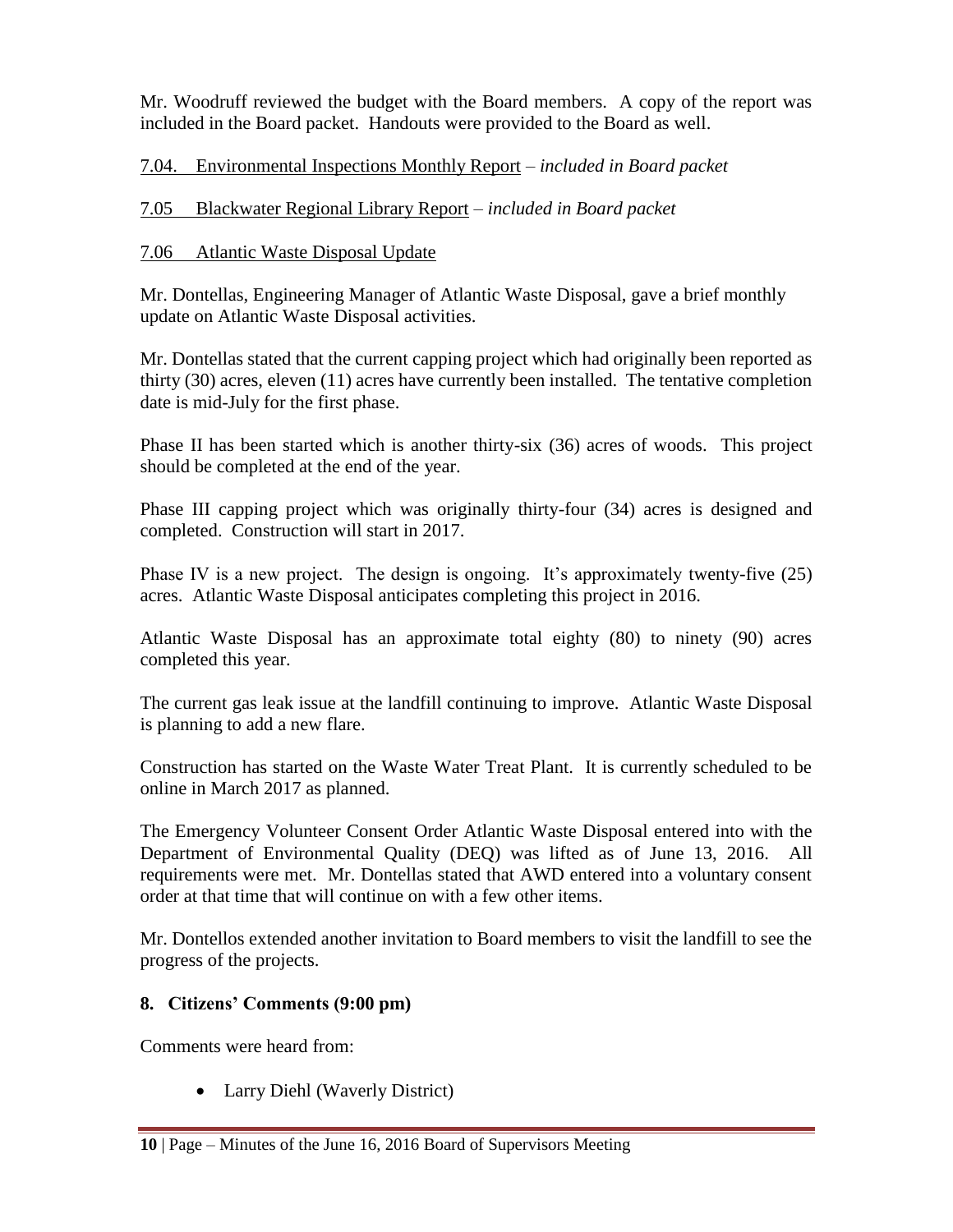- Whitney Walters (Volunteer-Shelter)
- Anne Joyner (Wakefield District)
- Crockett Morris (Courthouse District)
- Rufus Tyler (Henry District)

# **9. Unfinished Business**

## 9.01 General Reassessment

County Administrator Davis advised that the Request for Proposals (RFP) for vendors for the general reassessment service has been advertised in the *Richmond Times Dispatch* and *Sussex & Surry Dispatch* newspapers. The advertisement has also been placed on the County and Department of General Services websites. Information was also sent to four (4) firms that were on the County's Bidders List.

County Administrator Davis stated that the deadline to submit proposals is July 8, 2016. County Administrator Davis stated upon review of the RFPs, with the assistance of Ms. Ellen Boone, the Commissioner of the Revenue, information will be shared with the Board.

A copy of the Request for Proposals Number #2016-02, General Reassessment Services is included in the June 16, 2016 Board packet.

# 9.02 Distribution of Tornado Disaster Relief Funds

County Administrator Davis reported that as of June 10, 2016, the total of funds received for the Disaster Relief Funds is \$46,391.62. County Administrator Davis stated that were several organizations that have expressed interest in receiving the funds.

County Administrator Davis stated that Mr. Eddie T. Vick, Public Safety Coordinator, was communicating with an organization regarding restoration of damages from the tornado; however, there hasn't been any response received from this organization.

County Administrator Davis advised that she has received information from Virginia Association of Realtors stating that they have \$50,000.00 available to aid Virginia residents displaced by the February tornado. Information was forwarded to the Town of Waverly.

County Administrator Davis stated that the Town of Waverly requested that the Tornado Disaster Relief Funds be released to the Town of Waverly. A copy of the letter was provided to the Board members.

County Attorney Flynn updated the Board that United Methodist Committee on Relief (UMCOR) is a religious organization. Therefore, they cannot receive the funding.

By general consensus of the Board, the Distribution of Tornado Disaster Relief Funds has been added to the agenda of the Board of Supervisors meeting scheduled for Monday, June 27, 2016.

**<sup>11</sup>** | Page – Minutes of the June 16, 2016 Board of Supervisors Meeting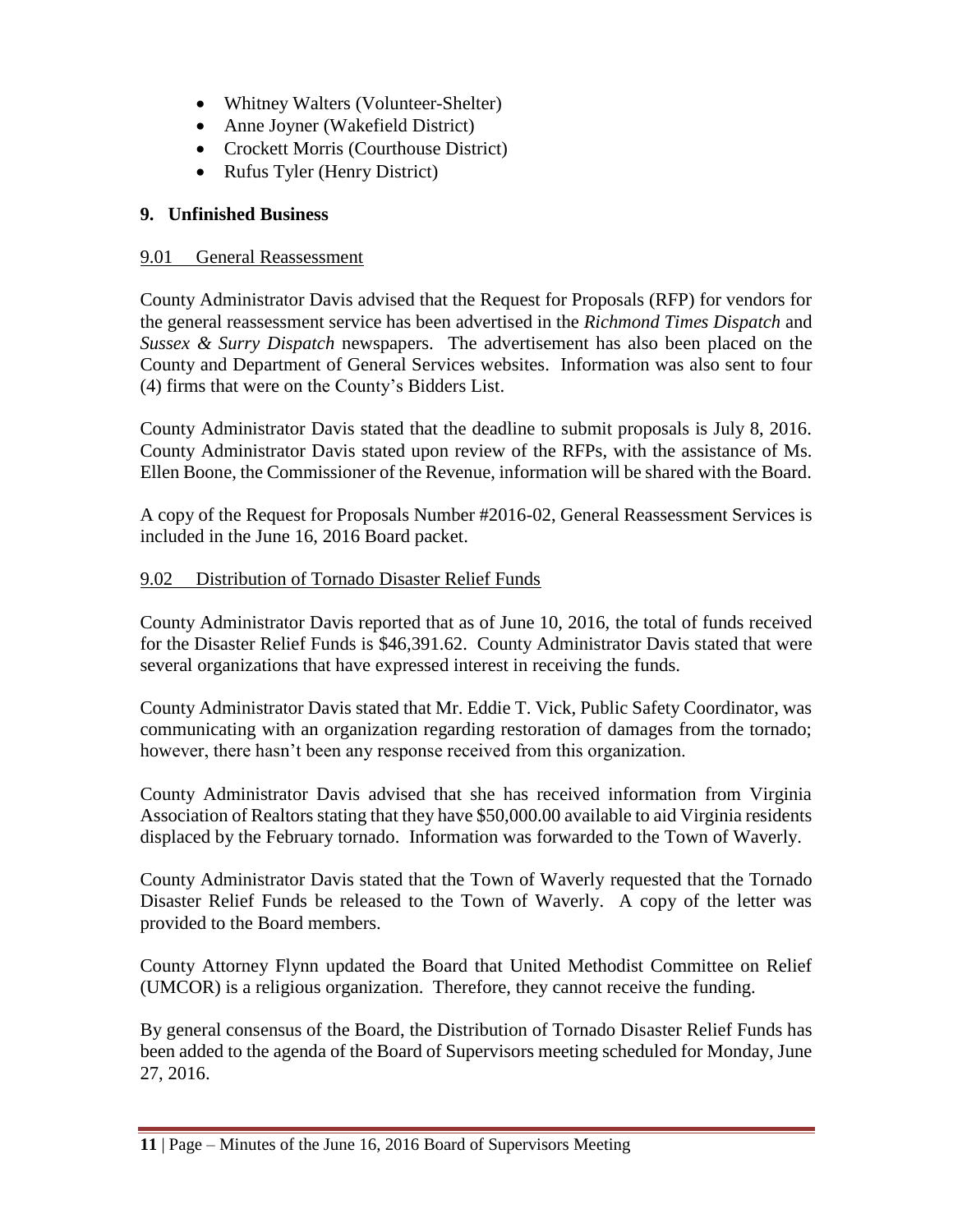#### **10. New Business** - none

#### 10.01 Request to Purchase Modular Unit Located at Jefferson Elementary School

Supervisor Futrell stated that the modular units located at Jefferson Elementary School has been vandalized.

Supervisor Futrell stated that a family in Dinwiddie County has contacted him and has expressed interest in purchasing one of the modular units at Jefferson Elementary School. The family would like to move the unit to Brunswick County. Supervisor Futrell that the family would pay for relocating/moving the modular unit.

County Administrator Davis advised that the modular units could not be sold directly to an individual. The County's procurement procedures will have to be followed.

County staff is to follow the procurement procedures and advise Ms. Williams.

#### 10.02 Request for Staff to Develop Countywide Property Maintenance Code

Supervisor Futrell stated that it was brought to his attention that the Sheriff's Department and Animal Control had visited property that could have proposed an unsafe condition. Supervisor Futrell is requesting the public safety and the building department to seek and/or research the possibility of developing a Property Maintenance Code.

The county administrator and staff have been tasked with researching this matter and reporting the Board regarding developing a countywide property maintenance code.

*Supervisor Tyler left at 10:32 p.m.*

#### 10.03 Place Chambliss Elementary and Jefferson Elementary Schools up for Bid

Supervisor Fly stated that Chambliss Elementary and Jefferson Elementary Schools has been returned back to the County for approximately three (3) years. These schools have been vandalized.

ON MOTION OF SUPERVISOR FLY, seconded by SUPERVISOR SEWARD and carried: RESOLVED that the Sussex County Board of Supervisors hereby authorizes county administration to move forward with the bid process to place Chambliss Elementary and Jefferson Elementary Schools up for bid which includes all the modular units and everything on property.

Vice Chair offered a secondary motion being that there has been expressed interest in purchasing the modular unit at Jefferson Elementary School.

ON MOTION OF SUPERVISOR SEWARD, seconded by SUPERVISOR FLY and carried: RESOLVED that the Sussex County Board of Supervisors hereby authorizes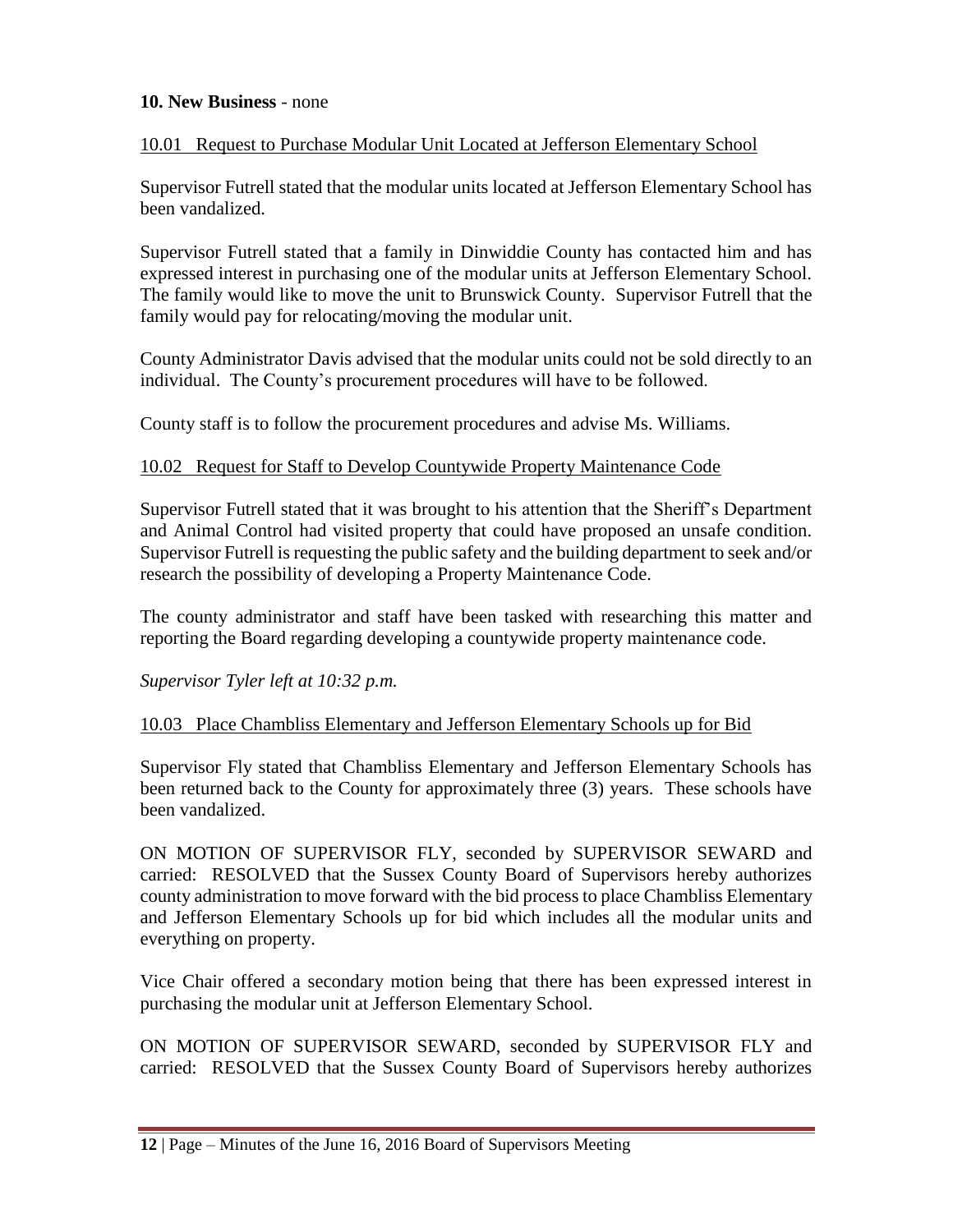county administration to move forward with the bid process to place Chambliss Elementary School up for bid which includes all the modular units and everything on the property; and

FURTHER RESOLVED that county administration move forward with the bid process to place Jefferson Elementary School up for bid with the exclusion of the modular units that will be up for bid by separate process.

Voting aye: Supervisors Blowe, Fly, Futrell, Seward, Stringfield Voting nay: none Absent during vote: Supervisor Tyler

## 10.04 Place All Lawn Care Services Currently Performed by the Building and Grounds Department

ON MOTION OF SUPERVISOR FLY, seconded by SUPERVISOR SEWARD and carried: RESOLVED that the Sussex County Board of Supervisors hereby authorizes County Administration to place all lawn care services currently performed by Building and Grounds out for bid to determine if there are any cost savings and turn these services over to a private company.

Voting aye: Supervisors Fly, Seward, Stringfield Voting nay: Supervisors Blowe, Futrell Absent during vote: Supervisor Tyler

#### 10.05 Place All Janitorial Services Currently Performed by the Building and Grounds **Department**

ON MOTIONOF SUPERVISOR FLY, seconded by SUPERVISOR SEWARD and carried: RESOLVED that the Sussex County Board of Supervisors hereby authorizes County Administration to place all janitorial services currently performed by Building and Grounds out for bids to determine if there any cost savings and turn these services over to a private company,

Voting aye: Supervisors Fly, Seward

Voting nay: Supervisors Blowe, Futrell, Stringfield Absent during vote: Supervisor Tyler

*Motion failed.*

## 10.06 Develop a \$40.00 Registration Fee for Each Child Wishing to Enter into the Sussex County School System

This item was eliminated. There was no discussion.

# 10.07 Turn down the Current Tobacco Fund Grant in this Budget Cycle

This item has already been discussed.

## 10.08 Authorize County Administration to Work with Isle of Wight Forest Products Located in Wakefield to Develop a Motor Sports Park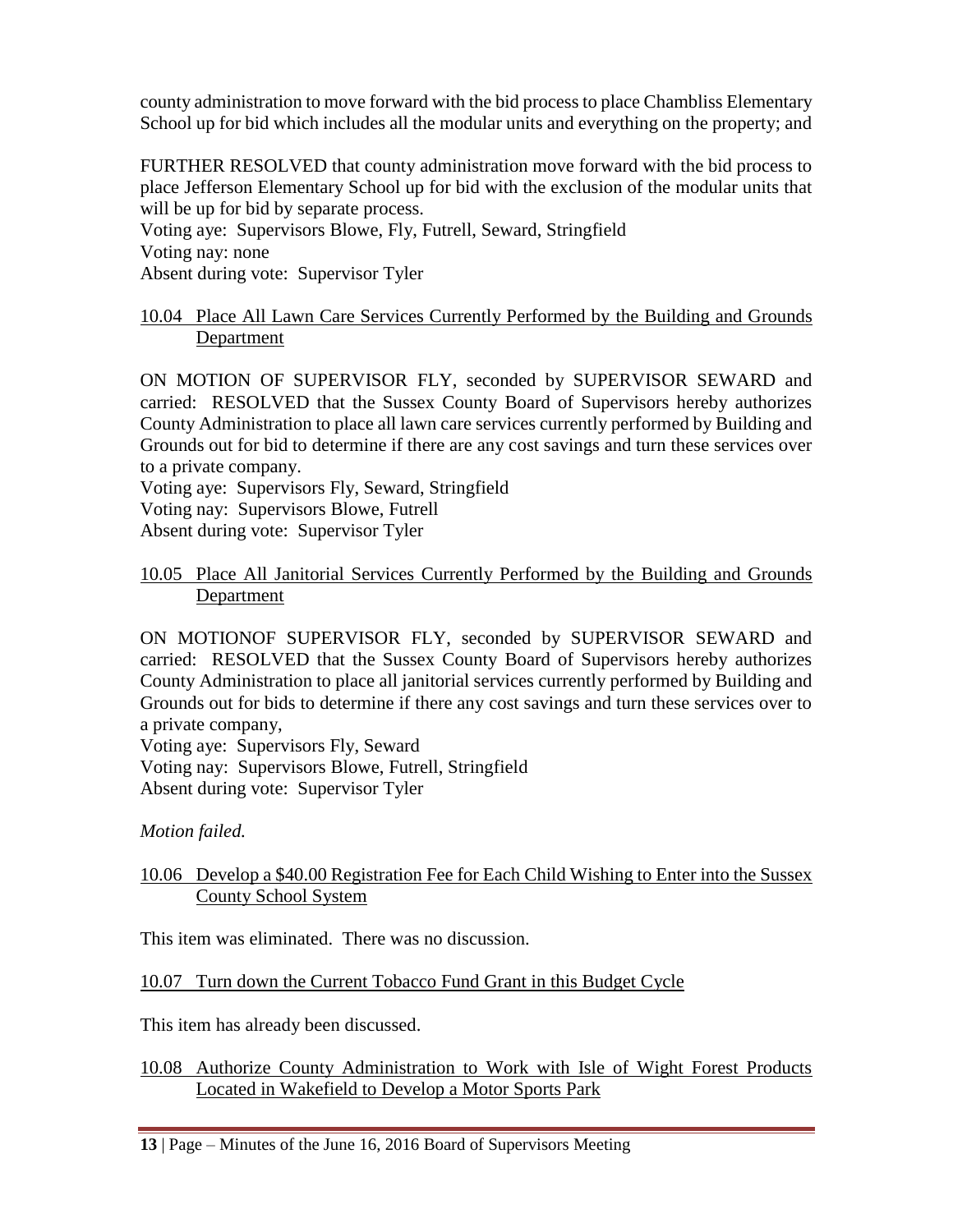This item was eliminated. There was no discussion.

## 10.09 Develop a Workout and Exercise Room on the Campus for Employees

This item was eliminated. There was no discussion.

## 10.10 Develop a Plan to Remove Agencies that are currently in the Waverly Office Back to the Courthouse and Sell the Waverly Building

Supervisor Fly stated that to save money, eliminate the County's Housing Office Building in Waverly and consolidate staff to the Sussex campus. Supervisor Fly stated that the County has housed Virginia Extension Services and the 4-H Cooperative Extension and share these departments with Surry County. Supervisor Fly is suggesting that Surry County house these departments and move County staff to the Sussex complex. Supervisor Fly stated Virginia Housing Development Authority (VHDA) in Richmond have indicated that they transfer Section 8 services for Emporia, Greensville, Surry and Sussex to the Franklin Housing office without decreasing any services.

Supervisor Fly offered a motion that County Administration look into closing the Waverly office and moving County employees back to the Sussex campus. After discussion, that the Waverly office is a polling place/voter precinct, Supervisor Fly withdrew his motion.

## **11. Board Member Comments**

11.01 Blackwater District – Vice Chair Seward thanked the citizens for coming out.

11.02 Courthouse District – Comments were heard from Supervisor Fly.

- 11.03 Henry District none
- 11.04 Stony Creek District none
- 11.05 Wakefield District none
- 11.06 Waverly District Comments were heard from Supervisor Futrell.

## **12. Closed Session**

## 12.01 Convene into Closed Session

ON MOTION OF SUPERVISOR FLY, seconded by SUPERVISOR SEWARD and carried: RESOLVED that the Sussex County Board of Supervisors hereby enters Closed Session for consultation of with legal Counsel pursuant to applicable Code Section 2.2- 3711(A)7 regarding specific legal matter requiring legal advice by counsel regarding the Atlantic Waste Disposal landfill and action.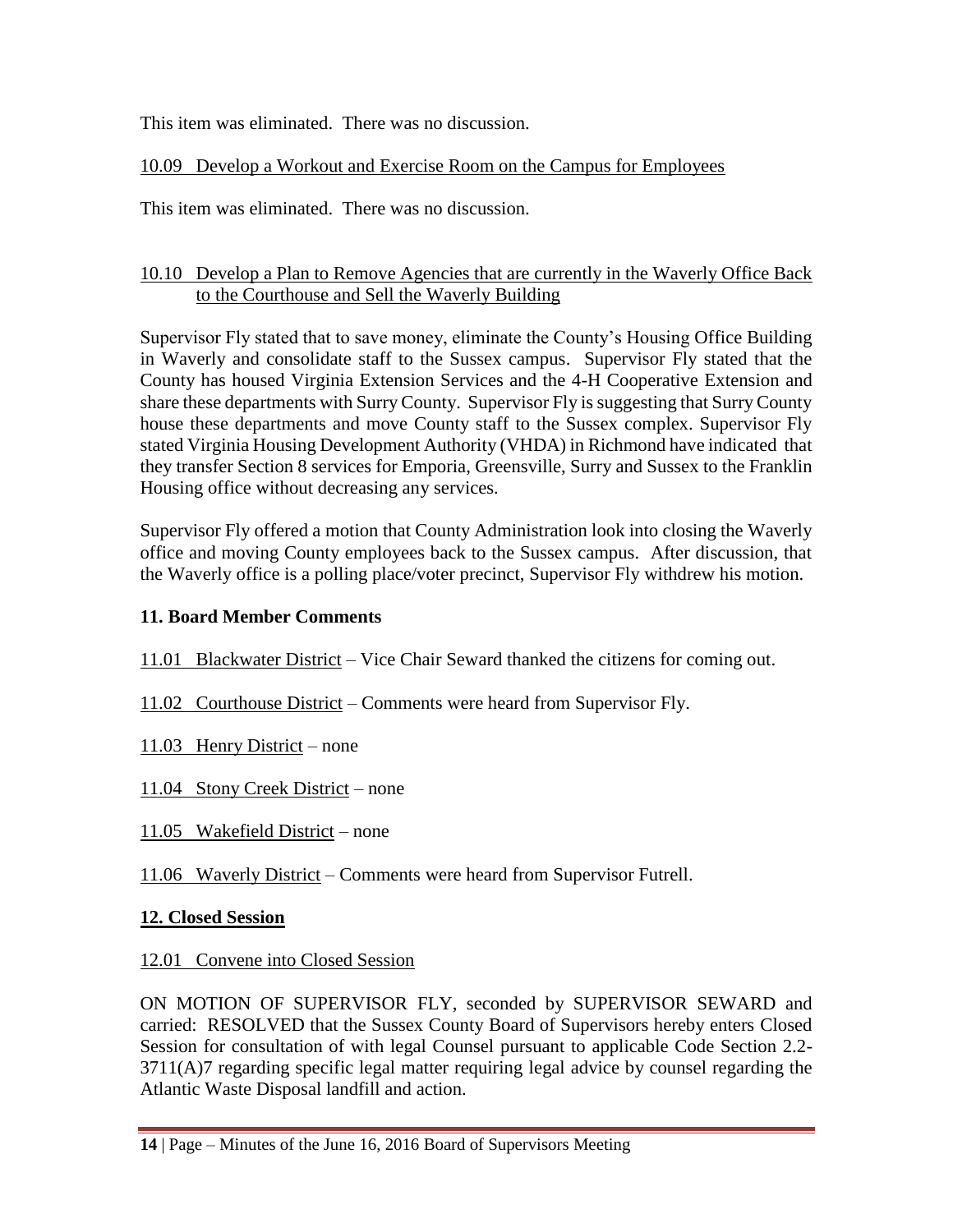Voting aye: Supervisors Blowe, Fly, Futrell, Seward, Stringfield Voting nay: none Absent during vote: Supervisor Tyler

#### 12.02 Reconvene to Open Session

ON MOTION OF SUPERVISOR SEWARD seconded by SUPERVISOR FUTRELL and carried: RESOLVED that the Sussex County Board of Supervisors hereby returns to Open Session. Voting aye: Supervisors Blowe, Fly, Futrell, Seward, Stringfield Voting nay: none Absent during vote: Supervisor Tyler

#### 12.03 Certification

ON MOTION OF SUPERVISOR FLY, seconded by SUPERVISOR FUTRELL and carried: RESOLVED that the Sussex County Board of Supervisors hereby approves adoption of resolution for certification, to-wit:

WHEREAS, that the Sussex County Board of Supervisors convened a Closed Meeting on this date pursuant to an affirmative recorded vote in accordance with the provisions of the Virginia Freedom of Information Act; and

WHEREAS, Section 2.2-3712 of the Code of Virginia, as amended, requires a certification by the Board that such Closed Meeting was conducted inconformity with Virginia law.

NOW THEREFORE BE IT RESOLVED that the Board of Supervisors hereby certifies that, to the best of each member's knowledge (i) only public business matters lawfully exempted from Open Meeting requirements by Virginia law were discussed in the Closed Meeting to which this certification resolution applies, and (ii) only such public business matters as were identified in the motion convening the Closed Meeting were heard discussed or considered.

Voting aye: Supervisors Blowe, Fly, Futrell, Seward Voting nay: none Absent during vote: Supervisors Stringfield, Tyler

#### 12.04 Action Resulting from Closed Session

No action taken.

## **13. Recess/Adjournment**

13.01 Recess

ON MOTION OF SUPERVISOR SEWARD, seconded by SUPERVISOR FLY and carried: RESOLVED that the June 16, 2016 meeting of the Sussex Board of Supervisors is hereby recessed at 11:47 p.m. to Monday, June 27, 2016.